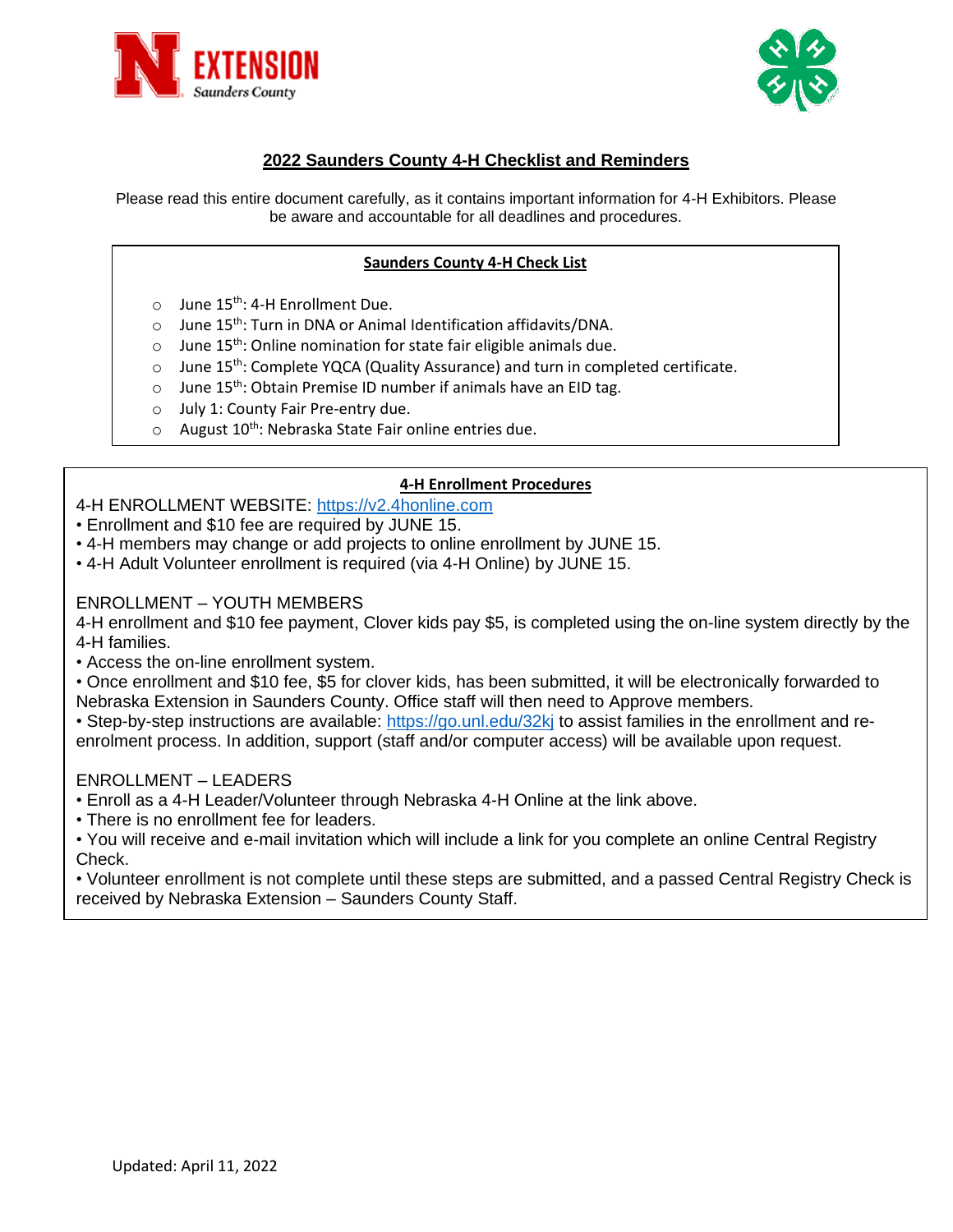



#### **Animal Procedures and Requirements**

All in-depth animal information can be found here: <https://go.unl.edu/ixzm>

You can find all animal identification requirements, identification affidavits, and other information at the link above. Carefully review the requirements.

#### **LIVESTOCK PREMISES IDENTIFICATION**

- All 4-H/FFA livestock with EID tags (Beef and Swine) are required to have a Premises ID.
- A Premises ID number can be obtained through the Nebraska Department of Agriculture by filling out this online form:<https://go.unl.edu/premisesid>
- Only one (1) Premises ID is necessary for a family with multiple exhibitors and species (provided livestock are housed at the same location).
- If you believe you already have a premise ID on file, call the Nebraska Department of Agriculture at 402-471-6895 and ask for Premises ID Information.
- The Premises ID number should correlate to the location in which livestock are kept/housed permanently.
- The Premises ID number must be included on the livestock identification sheets.
- The Premise ID number will be logged in the showstockmgr.com data base for state fair nominated animals.

**QUALITY ASSURANCE CERTICIATION (Youth for the Quality Care of Animals (YQCA) Due June 15th -** In depth information can be found here:<https://go.unl.edu/tcyc>

- Visi[t https://yqcaprogram.org/](https://yqcaprogram.org/) to complete the requirements and pay \$12 fee.
- Required for 4-H members exhibiting **BEEF, DAIRY CATTLE, DAIRY GOATS, SWINE, MEAT GOATS, POULTRY, RABBITS and SHEEP** at the Saunders County Fair, Fremont 4-H Expo and Nebraska State Fair.
- Failure to complete will result in NOT being allowed to exhibit livestock at 4-H events.
- 4-H members will use your FAMILY 4HOnline login and password information to access the courses for the ACTIVE youth in your family. Only ACTIVE (approved enrollment & fees for the current year) members will show in the drop-down menu for access to the course. Therefore, be sure to enroll before proceeding to the YQCA online course.
- All registration questions with YQCA should be directed t[o help@yqcaprogram.org. T](mailto:help@yqcaprogram.org.)here will not be local support for YQCA.
- Once the 4-Hers have completed/passed a module, certificates can be either hand delivered, mailed, or e-mailed to the Extension office.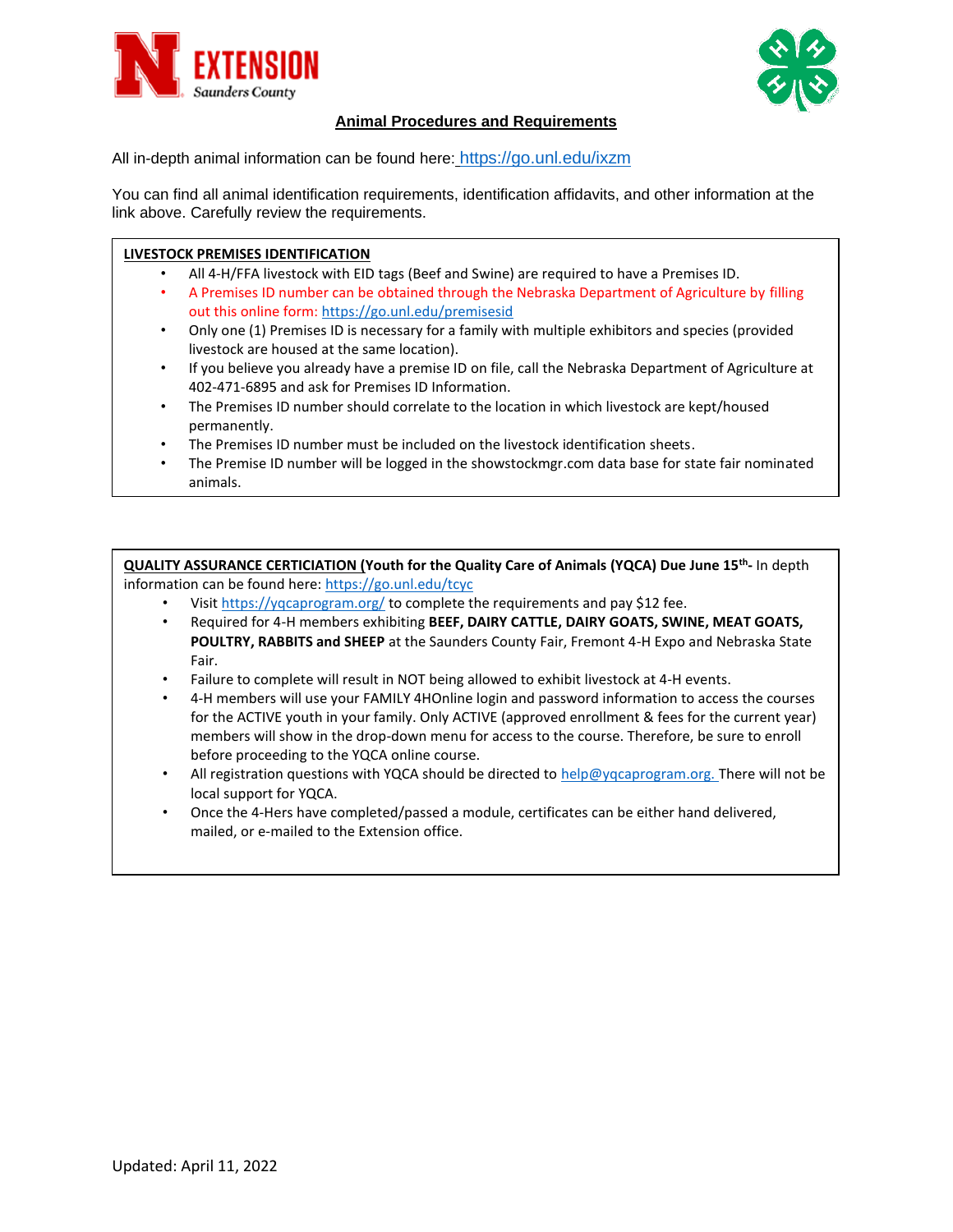



All identification, tagging, tattooing, and DNA sampling MUST be completed and turned in by **June 15th .**

All Animal Identification Procedures and affidavits can be found here: **<https://go.unl.edu/ixzm>**

### **ANIMAL ID AFFIDAVITS OR DNA SUBMITTED TO EXTENSION OFFICE BY June 15 include the following.**

- •Market & Breeding Beef
- •Cow/Calf Pair (COW & CALF Bull, Feeder Steer, Feeder Heifer, Breeding Heifer)
- •Feeder Calf
- •Junior Production Bulls
- •Bucket Calf
- •Market & Breeding Swine
- •Dairy Cattle
- •Market & Breeding Sheep
- •Market & Breeding Meat Goat
- •Dairy Goat

•Rabbit

All Identification affidavits, DNA envelopes, beef and swine EID ear tags can be picked up at the extension office. You can also print your own paper copies from our website.

### Note:

\* If you turn in DNA envelopes, we will photocopy the envelopes and the copy will suffice as the ID Affidavit. No need to fill out an additional Animal ID affidavit.

\* County Bred animals complete section on respective species ID Affidavit. There are no special County Bred affidavit.

### **CLOVER KIDS' ANIMAL EXHIBITS**

• Identification Affidavits are NOT required but are asked to include Clover Kid names on 4-Her's affidavits.

- YQCA (Quality Assurance) is NOT required
- Completing the Online Pre-Entry is required by July 1.

Exhibitors showing breeding & market beef, breeding & market sheep, market & Breeding swine and breeding & market goats at State Fair will need to complete an online nomination along with submitting payment online, see NEBRASKA STATE FAIR LIVESTOCK NOMINATION below for more **information**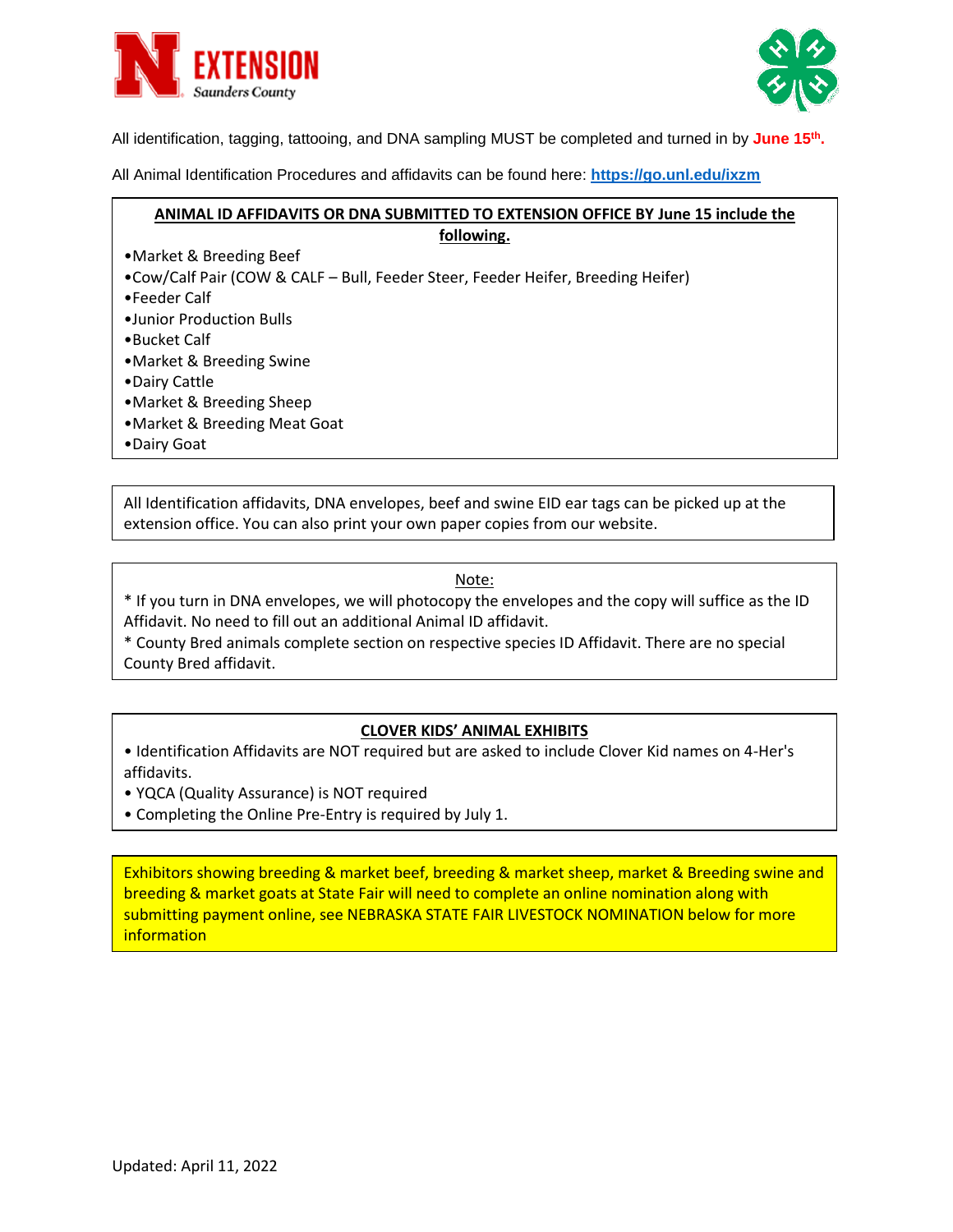



#### **NEBRASKA STATE FAIR LIVESTOCK NOMINATION- [www.showstockmgr.com.](http://www.showstockmgr.com/) Deadline June 15**

- 4-H/FFA livestock exhibitors/families will be responsible for submitting their animal information into the livestock database online by the nomination deadline.
- Payments for the DNA process will be directly submitted by the 4-H/FFA Livestock exhibitor/family through the online database. Payments will NOT be made to the Extension Office.
	- \$7 per Market Animal, \$2 per breeding animal.
- Extension Staff will validate all nominations. Once validated by the Extension Staff/FFA Advisor, it will be available for exhibitors to make State Fair and AKSARBEN entries.
- Any animal not entered in the database will be ineligible for State Fair.
- Submit DNA envelopes to the Extension Office by June 15 or they will be considered ineligible for State Fair.
- NOTE: DNA nominated animals are eligible for the Aksarben Stock Show.

### **Nebraska State Fair Entry Deadline- August 10 by 8 p.m. CST**

Deadline to enter Nebraska State Fair animal entries and other in-person contests is August 10th. https://4h.unl.edu/state-fair. Exhibitors will select which animal nominations they have chosen to show at State Fair on the State Fair entry website. All nominated and validated animals will be automatically listed as a choice option for entry registration. Exhibitors will be required to bring the breed registration association paperwork to check-in at State Fair for animals wanting to show in a breed class. The exhibitors name should be identified on the registration paper.

# **Changes to 2022 Saunders County Fair:**

See fairbook for complete details.

- Swine:
	- o Champion and Reserve Champion market swine no longer required to ship to harvest
	- o Addition of prospect market swine class.
- Beef, Sheep, Swine and Meat Goat:
	- $\circ$  Entry limitations revised to allow each youth to bring a total of 5 animals per beef, sheep, meat goat and swine project. Removed restriction of certain number of market and breeding animals allowed.
- Schedule Changes:
	- o Thursday- Moving back to 2 show rings. Dairy Goat and Dairy Cattle will show in the west ring, Sheep and Meat Goats show in east ring. Both rings will start at 8 a.m.
	- $\circ$  BB Gun & Air Rifle- start time moved to 1 p.m. (following conclusion of Archery).
	- o Swine show starting at 8 a.m. Saturday
	- o Beef Show starting at 9 a.m. Friday
- Static Projects:
	- o 4-H and Open class with have entry on Monday July 25th
	- o 4-H Exhibits- 5:30-8:00 p.m.
	- o Open Class- 5:30-7:30 p.m.
	- o See future Smore newsletters for other static project changes.